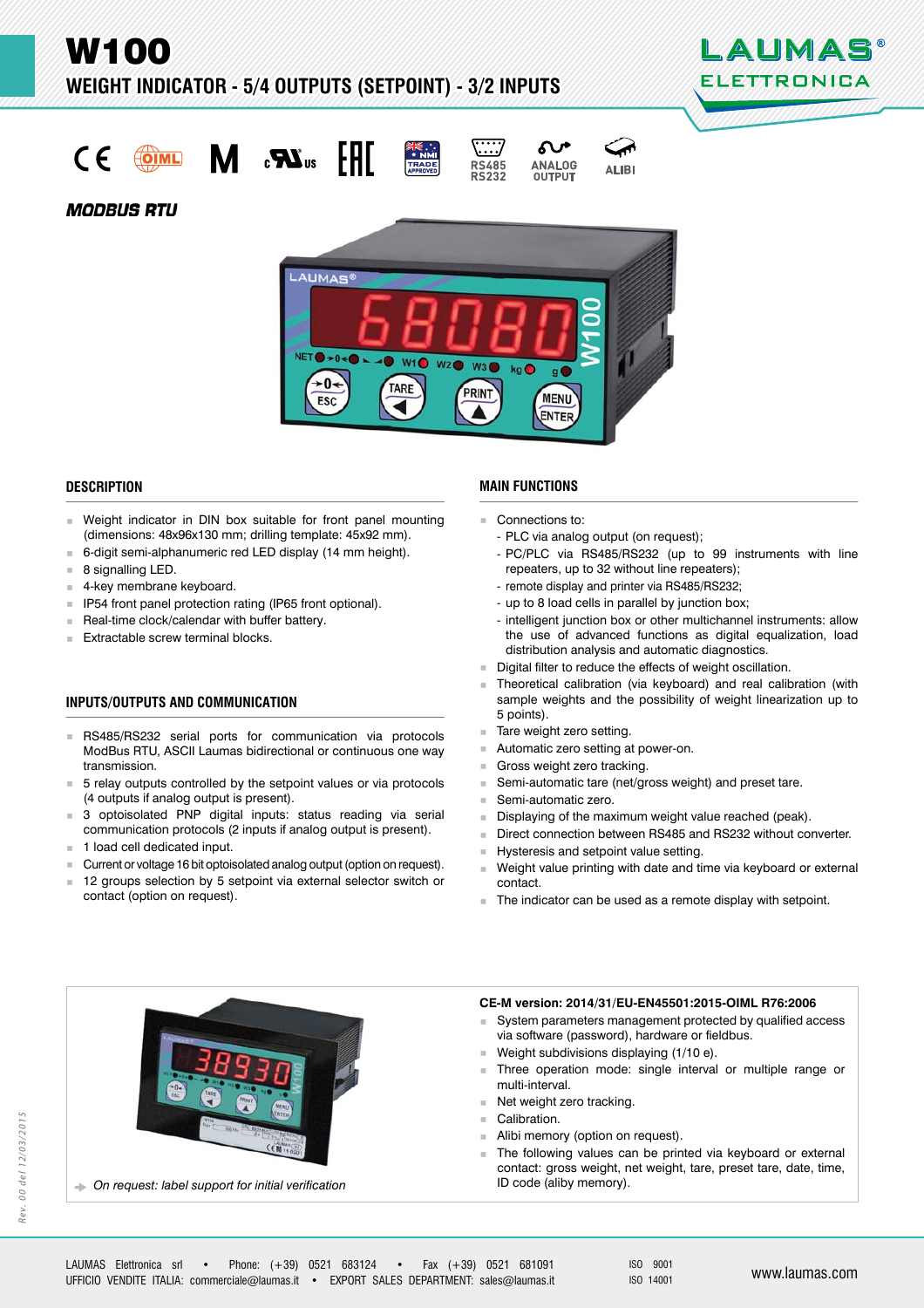

## **CERTIFICATIONS ERTIFICATIONS**

| OIML             | OIML R76:2006, class III, 3x10000 divisions, 0.2 $\mu$ V/VSI / OIML R61 - WELMEC Guide 8.8:2011 (MID)                   |
|------------------|-------------------------------------------------------------------------------------------------------------------------|
|                  | <b>CERTIFICATIONS ON REQUEST</b>                                                                                        |
| M                | Initial verification in combination with Laumas weighing module<br>Support for metric label (dimensions: 124x77x1.5 mm) |
| $\boldsymbol{H}$ | UL Recognized component - Complies with the United States and Canada standards                                          |
| EAD              | Complies with the Eurasian Custom Union standards                                                                       |
| <b>TRADE</b>     | NMI Trade Approved - Complies with the Australian standards for legal use with third parties                            |

#### **TECHNICAL FEATURES**

| Power supply and consumption                                          |                     | $12 \div 24$ VDC $\pm 10\%$ : 5 W                                                                                    |  |
|-----------------------------------------------------------------------|---------------------|----------------------------------------------------------------------------------------------------------------------|--|
| Number of load cells • Load cells supply                              |                     | up to 8 (350 $\Omega$ ) - 4/6 wires • 5 VDC/120 mA                                                                   |  |
| Linearity • Analog output linearity                                   |                     | <0.01% full scale $\cdot$ <0.01% full scale                                                                          |  |
| Thermal drift • Analog output thermal drift                           |                     | <0.0005% full scale/°C $\cdot$ <0.003% full scale/°C                                                                 |  |
| A/D Converter                                                         |                     | 24 bit (16000000 points) - 4.8 kHz                                                                                   |  |
| Divisions (with measurement range $\pm$ 10 mV and sensitivity 2 mV/V) |                     | $\pm 999999 \cdot 0.01 \mu V/d$                                                                                      |  |
| Measurement range                                                     |                     | $\pm 39$ mV                                                                                                          |  |
| Usable load cells sensitivity                                         |                     | $±7$ mV/V                                                                                                            |  |
| Conversions per second                                                |                     | 300/s                                                                                                                |  |
| Display range                                                         |                     | ±999999                                                                                                              |  |
| Decimals • Display increments                                         |                     | $0 \div 4$ • x1 x2 x5 x10 x20 x50 x100                                                                               |  |
| Digital filter • Readings per second                                  |                     | 10 levels $\cdot$ 5 $\div$ 300 Hz                                                                                    |  |
| Relay outputs                                                         |                     | 5/4 - max 115 VAC/150 mA                                                                                             |  |
| Optoisolated digital inputs                                           |                     | $3/2 - 5 \div 24$ VDC PNP                                                                                            |  |
| Serial ports                                                          |                     | RS485, RS232                                                                                                         |  |
| Baud rate                                                             |                     | 2400, 4800, 9600, 19200, 38400, 115200 (bit/s)                                                                       |  |
| Optoisolated analog output (option on request)                        |                     | 16 bit = 65535 divisions. 0 ÷ 20 mA; 4 ÷ 20 mA (up to 300 Ω)<br>0 ÷ 10 V; 0 ÷ 5 V; $\pm$ 10 V; $\pm$ 5 V (min 10 kΩ) |  |
| Humidity (condensate free)                                            |                     | 85%                                                                                                                  |  |
| Storage temperature                                                   |                     | -30 °C + 80 °C                                                                                                       |  |
| Working temperature                                                   |                     | $-20 °C + 60 °C$                                                                                                     |  |
|                                                                       |                     |                                                                                                                      |  |
| $\mathbf{R}^n$                                                        | Relay outputs       | 5/4 - max 30 VAC, 60 VDC/150 mA                                                                                      |  |
|                                                                       | Working temperature | -20 °C +50 °C                                                                                                        |  |
|                                                                       |                     |                                                                                                                      |  |

Power supply device marked "LPS" (limited power source) or "Class 2"

#### **METROLOGICAL SPECIFICATIONS OF TYPE-APPROVED INSTRUMENTS ETROLOGICAL SPECIFICATIONS OF TYPE-APPROVED**

| Applied standards                                    | 2014/31/UE - EN45501:2015 - OIML R76:2006       |
|------------------------------------------------------|-------------------------------------------------|
| Operation modes                                      | single interval, multi-interval, multiple range |
| Accuracy class                                       | III or IIII                                     |
| Maximum number of scale verification divisions       | 10000 (class III); 1000 (class IIII)            |
| Minimum input signal for scale verification division | 0.2 $\mu$ V/VSI                                 |
| Working temperature                                  | $-10\degree C + 40\degree C$                    |